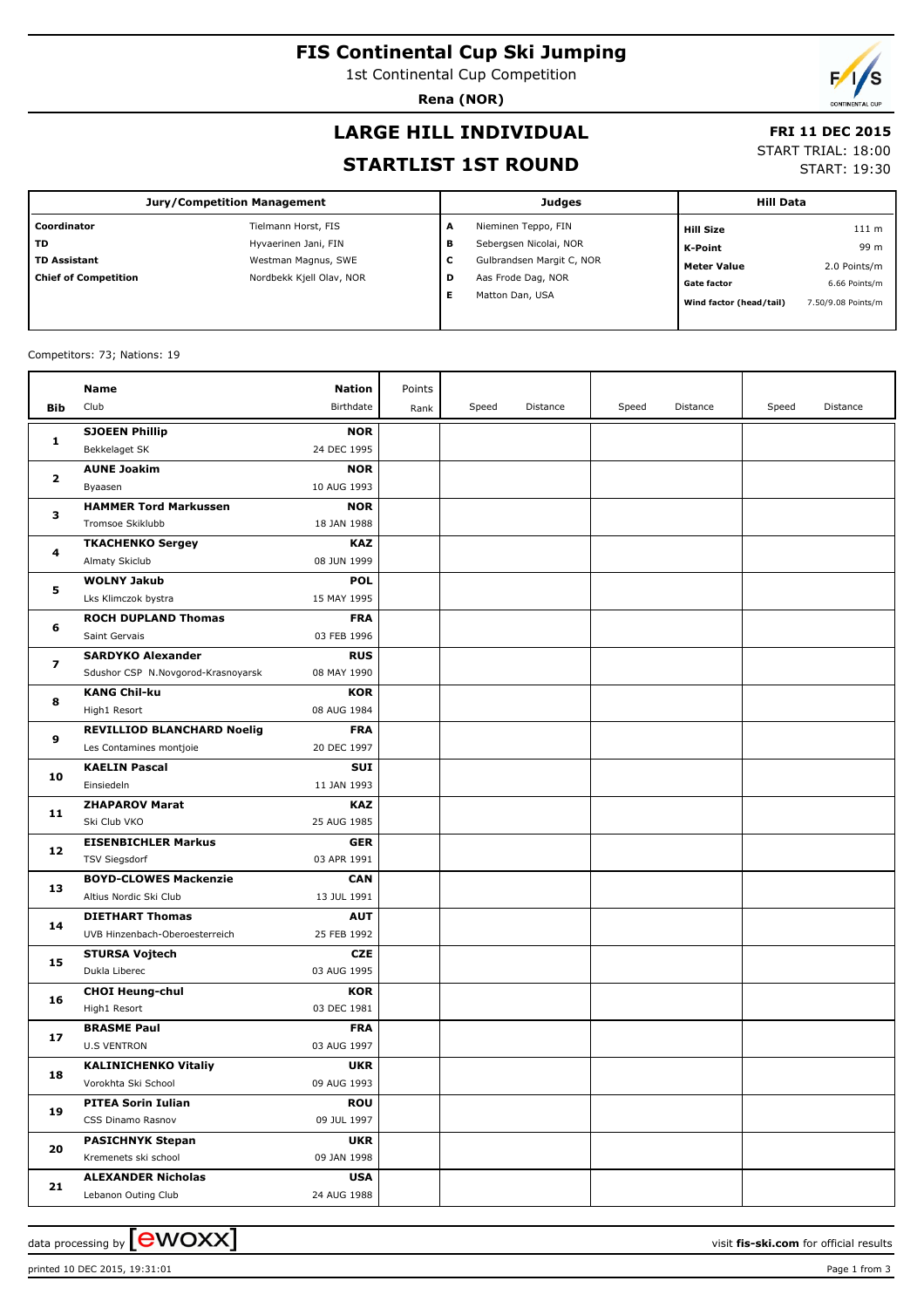# **FIS Continental Cup Ski Jumping**

1st Continental Cup Competition

**Rena (NOR)**

### **LARGE HILL INDIVIDUAL**

#### **FRI 11 DEC 2015**

# **STARTLIST 1ST ROUND**

START TRIAL: 18:00

|     | SIAKILISI ISI KUUND<br>START: 19:30     |                           |                        |       |          |       |          |       |          |
|-----|-----------------------------------------|---------------------------|------------------------|-------|----------|-------|----------|-------|----------|
|     | <b>Name</b>                             | <b>Nation</b>             | Points                 |       |          |       |          |       |          |
| Bib | Club                                    | Birthdate                 | Rank                   | Speed | Distance | Speed | Distance | Speed | Distance |
|     | <b>NOUSIAINEN Eetu</b>                  | <b>FIN</b>                |                        |       |          |       |          |       |          |
| 22  | Puijo Ski club                          | 29 APR 1997               |                        |       |          |       |          |       |          |
|     | <b>JELAR Ziga</b>                       | <b>SLO</b>                |                        |       |          |       |          |       |          |
| 23  | Sk Triglav kranj                        | 22 OCT 1997               |                        |       |          |       |          |       |          |
|     | <b>TAEHKAEVUORI Frans</b>               | <b>FIN</b>                |                        |       |          |       |          |       |          |
| 24  | Lahden Hiihtoseura                      | 01 JAN 1992               |                        |       |          |       |          |       |          |
|     | <b>SINKOVEC Jure</b>                    | <b>SLO</b>                |                        |       |          |       |          |       |          |
| 25  | SSK SAM Ihan                            | 03 JUL 1985               |                        |       |          |       |          |       |          |
|     | <b>MITROFAN Nicolae Sorin</b>           | <b>ROU</b>                |                        |       |          |       |          |       |          |
| 26  | CSS Brasovia                            | 26 MAR 1999               |                        |       |          |       |          |       |          |
| 27  | <b>LANIN Ivan</b>                       | <b>RUS</b>                |                        |       |          |       |          |       |          |
|     | Sdushor CSP N.Novgorod-Krasnoyarsk      | 15 JAN 1992               |                        |       |          |       |          |       |          |
| 28  | <b>EGLOFF Luca</b>                      | <b>SUI</b>                |                        |       |          |       |          |       |          |
|     | Grabserberg                             | 06 JUN 1995               |                        |       |          |       |          |       |          |
| 29  | KIM Hyun-ki                             | <b>KOR</b>                |                        |       |          |       |          |       |          |
|     | High1 Resort                            | 09 FEB 1983               |                        |       |          |       |          |       |          |
| 30  | <b>BIRCHLER Tobias</b>                  | <b>SUI</b>                | $\mathbf{1}$           |       |          |       |          |       |          |
|     | Einsiedeln                              | 29 JUL 1997               | 115.                   |       |          |       |          |       |          |
| 31  | <b>SOEBERG Sigurd Nymoen</b>            | <b>NOR</b>                | 2                      |       |          |       |          |       |          |
|     | Furnes Ski                              | 31 AUG 1994               | 113.                   |       |          |       |          |       |          |
| 32  | <b>ANTONISSEN Lars</b>                  | <b>NED</b><br>31 JUL 1995 | $\overline{4}$<br>107. |       |          |       |          |       |          |
|     | <b>VALTA Ossi-Pekka</b>                 | <b>FIN</b>                | $\overline{4}$         |       |          |       |          |       |          |
| 33  | Lahden Hiihtoseura                      | 22 NOV 1991               | 107.                   |       |          |       |          |       |          |
|     | <b>TOROK Eduard</b>                     | <b>ROU</b>                | 6                      |       |          |       |          |       |          |
| 34  | CSS Dinamo Rasnov                       | 02 MAY 1997               | 98.                    |       |          |       |          |       |          |
|     | <b>HAUKEDAL Richard</b>                 | <b>NOR</b>                | 7                      |       |          |       |          |       |          |
| 35  | Baekkelaget                             | 31 AUG 1996               | 95.                    |       |          |       |          |       |          |
| 36  | <b>GLASDER Michael</b>                  | <b>USA</b>                | $\overline{7}$         |       |          |       |          |       |          |
|     | Norge Ski Club                          | 27 MAR 1989               | 95.                    |       |          |       |          |       |          |
| 37  | <b>MIETUS Krzysztof</b>                 | <b>POL</b>                | 10                     |       |          |       |          |       |          |
|     | AZS Zakopane                            | 08 MAR 1991               | 91.                    |       |          |       |          |       |          |
| 38  | <b>SOEGARD Jonas Gropen</b>             | <b>NOR</b>                | 11                     |       |          |       |          |       |          |
|     | Nordbygda Loten                         | 31 JUL 1996               | 89.                    |       |          |       |          |       |          |
| 39  | <b>BIELA Stanislaw</b>                  | <b>POL</b>                | 14                     |       |          |       |          |       |          |
|     | UKS SOLTYSIANIE STARE BYSTRE            | 02 APR 1994               | 84.                    |       |          |       |          |       |          |
| 40  | <b>ZOGRAFSKI Vladimir</b><br><b>NSA</b> | <b>BUL</b>                | 14                     |       |          |       |          |       |          |
|     | <b>DELLASEGA Roberto</b>                | 14 JUL 1993<br>ITA        | 84.<br>17              |       |          |       |          |       |          |
| 41  | GRUPPO SCIATORI FIAMME GIALLE           | 15 JUN 1990               | 80.                    |       |          |       |          |       |          |
|     | <b>WINTER Paul</b>                      | <b>GER</b>                | 19                     |       |          |       |          |       |          |
| 42  | SC Willingen                            | 05 OCT 1997               | 76.                    |       |          |       |          |       |          |
|     | <b>LINDVIK Marius</b>                   | <b>NOR</b>                | 24                     |       |          |       |          |       |          |
| 43  | Raelingen Skiklubb                      | 27 JUN 1998               | 69.                    |       |          |       |          |       |          |
|     | <b>BICKNER Kevin</b>                    | <b>USA</b>                | 25                     |       |          |       |          |       |          |
| 44  | Norge Ski Club                          | 23 SEP 1996               | 68.                    |       |          |       |          |       |          |
|     | <b>NAGLIC Tomaz</b>                     | <b>SLO</b>                | 27                     |       |          |       |          |       |          |
| 45  | SSK Alpina Ziri                         | 18 JUL 1989               | 66.                    |       |          |       |          |       |          |
|     | <b>BERGER Lars Brodshaug</b>            | <b>NOR</b>                | 32                     |       |          |       |          |       |          |
| 46  | Eidsvold Vaerks Skiklubb                | 16 MAR 1995               | 65.                    |       |          |       |          |       |          |
| 47  | <b>HVALA Jaka</b>                       | <b>SLO</b>                | 33                     |       |          |       |          |       |          |
|     | Ssk Ponikve                             | 15 JUL 1993               | 64.                    |       |          |       |          |       |          |

data processing by **CWOXX**  $\blacksquare$